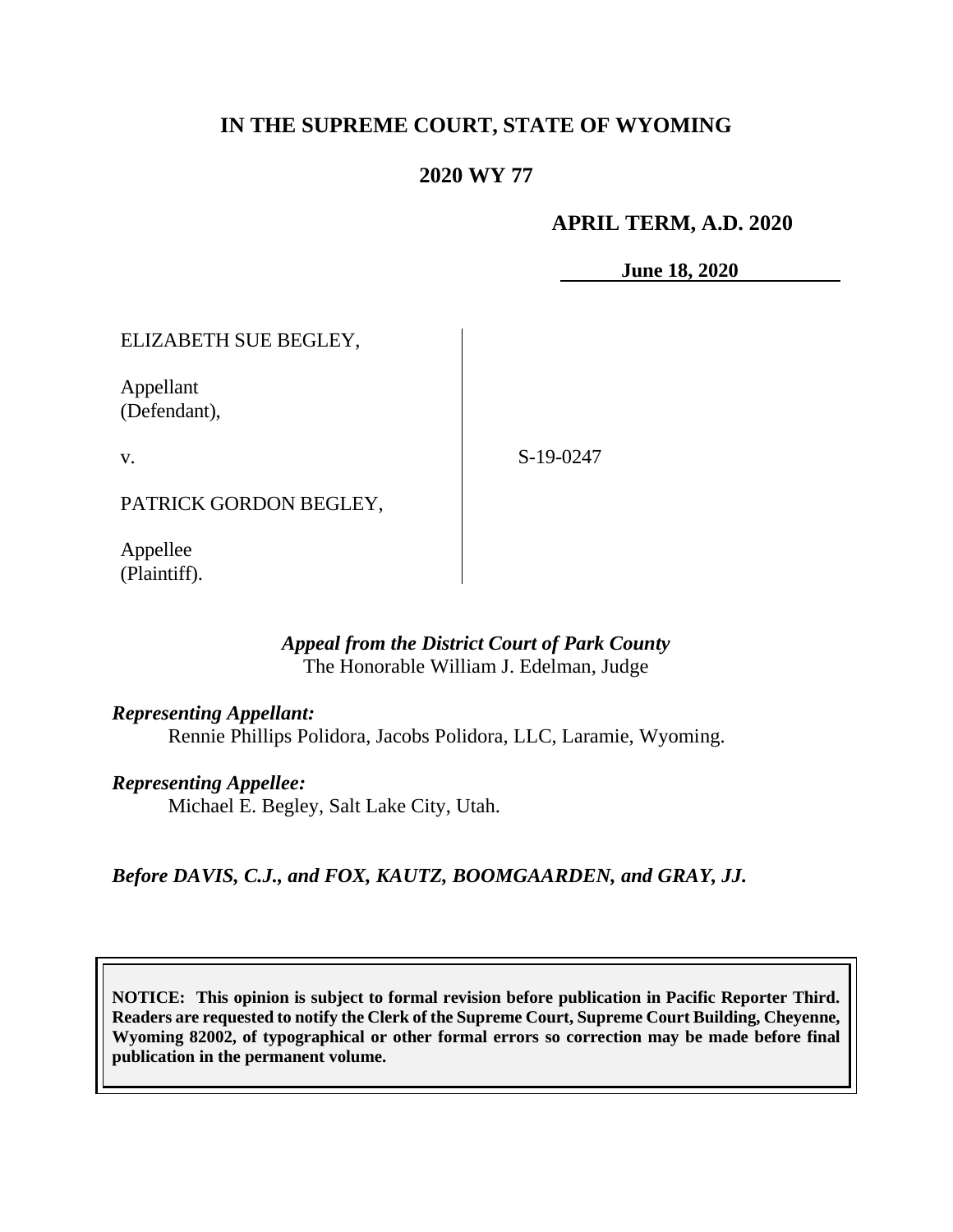## **KAUTZ, Justice.**

[¶1] Elizabeth Sue Begley (Wife) and Patrick Gordon Begley (Husband) divorced in 2014. In 2019, Husband filed a motion asking the district court to order Wife to sign a joint return for their 2013 federal income tax and pay half of the tax and all penalties and interest. The court ordered Wife to sign the joint return and to pay half of the tax and ordered Husband to pay the other half of the tax and all penalties and interest. Wife claims the district court did not have authority to compel her to sign the joint tax return and it abused its discretion by ordering her to pay half of the tax.

[¶2] We affirm.

### **ISSUES**

- 1. Did the district court have authority to order Wife to sign the joint income tax return?
- 2. Did the district court abuse its discretion by ordering Wife to pay half of the tax without considering the entire property and debt distribution?

## **FACTS**

[¶3] As part of their 2014 divorce, the parties stipulated to the disposition of their marital property. They could not, however, agree on how to divide the marital debt. The divorce decree stated:

> The parties are ordered to mediate the division of marital debt within 45 days of the date of this decree. If such mediation is successful, then the parties shall present the Court with an order incorporating the agreement for debt division. If the mediation is unsuccessful, then either party may request a trial setting, which trial shall be limited to the issue of division of the parties' debt.

[¶4] After mediation, the parties reached an agreement on the allocation of their debt except the income tax liability for 2013, which had not yet been determined. Husband subsequently hired an accountant to prepare a joint income tax return, which showed a tax liability of approximately \$10,000, including penalties and interest. Wife refused to sign the joint return.

[¶5] In March 2019, Husband filed a motion for an order requiring Wife to sign the joint return and to pay half of the tax or, in the alternative, to order Wife to pay the additional tax liability "engendered by her refusal" to sign the joint return. Wife responded, arguing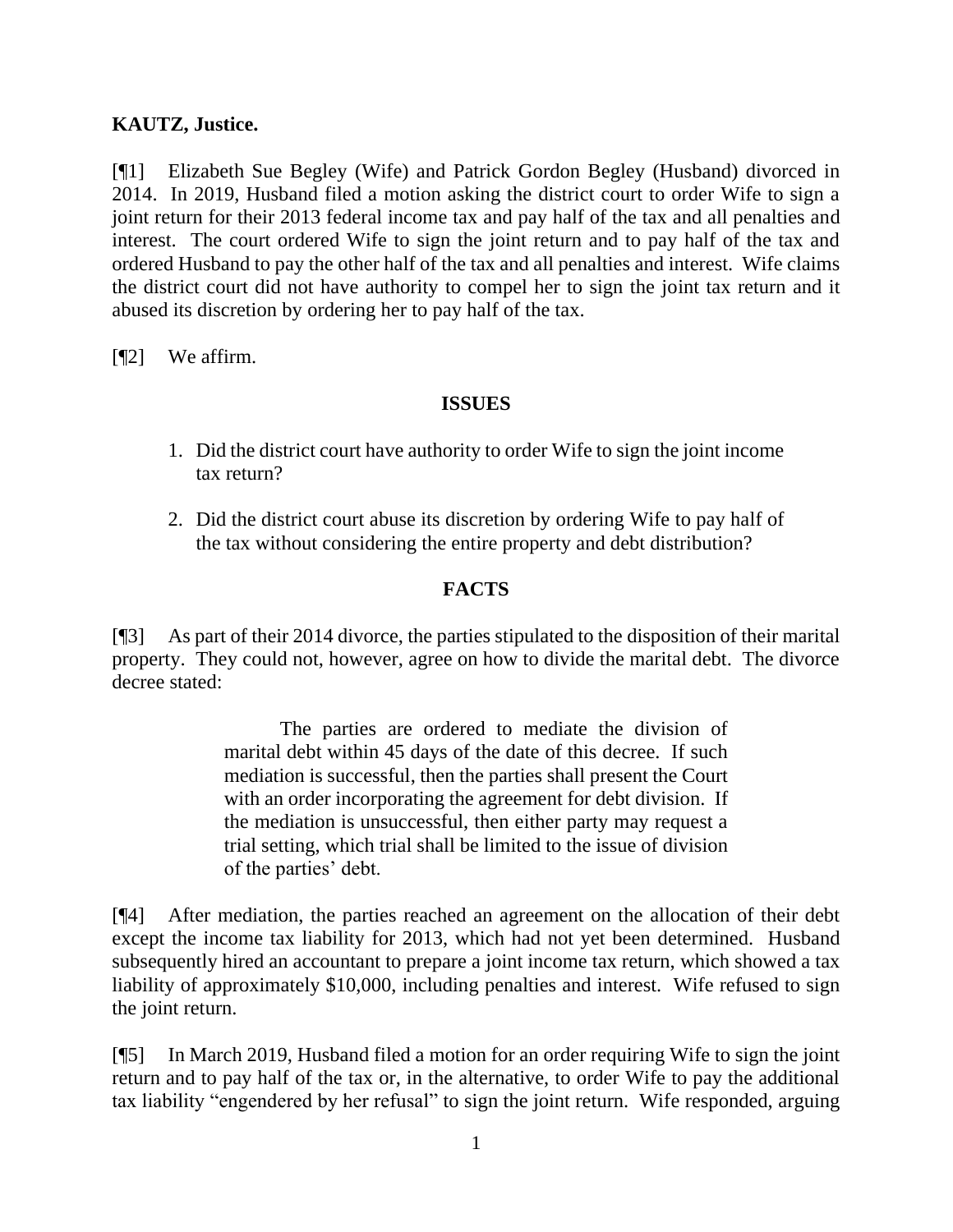the district court did not have the authority to require her to sign a joint return and she should not be responsible for the tax debt because it resulted from Husband's failure to pay taxes on his earnings. The district court held a hearing in April 2019, which addressed the tax issue and other matters not at issue here. Husband testified the balance then due on the 2013 taxes was approximately \$15,000.

[¶6] After the hearing, the district court ordered Wife to sign the 2013 joint tax return. It ruled the parties were each responsible for half of the tax and Husband was responsible for the penalties and interest. The district court's written order addressed the tax issue as follows:

> 14. [Wife] shall sign [the joint] 2013 Tax Return so that [Husband's] tax burden is lower.

> 15. [Wife] shall be responsible for half (50%) of the actual tax liability for 2013.

> 16. [Husband] shall be responsible for all penalties and fines that have accrued. $<sup>1</sup>$ </sup>

(footnote added). Wife appealed.

# **DISCUSSION**

# *1. Did the district court have authority to order Wife to sign the joint income tax return?*

[¶7] Whether the district court had authority to order Wife to sign a joint income tax return is a question of law subject to de novo review. *Bursztyn v. Bursztyn,* 879 A.2d 129, 134 (N.J. Ct. App. 2005) ("The court's authority to compel plaintiff to execute joint tax returns with defendant raises a legal issue which we review de novo.") (italics omitted); *In re Marriage of Solis-Cantrill,* 2016 IL. App. 3d 150716, \*4 (Ill. App. Ct. 2016) (unpublished) ("[T]he court's authority to compel the joint filing" of a federal income tax return "involves a question of law for our de novo review.") (italics omitted). *See generally, Walker v. Walker,* 2013 WY 132, ¶ 36, 311 P.3d 170, 177-78 (Wyo. 2013) (a court's authority to award a judgment for amounts owed under a divorce decree is a question of law reviewed de novo).

 $<sup>1</sup>$  The district court's oral ruling assigned the penalties and interest to Husband. The written order addresses</sup> penalties and fines, without mentioning interest. Husband acknowledges in his brief that he is responsible for the accumulated interest.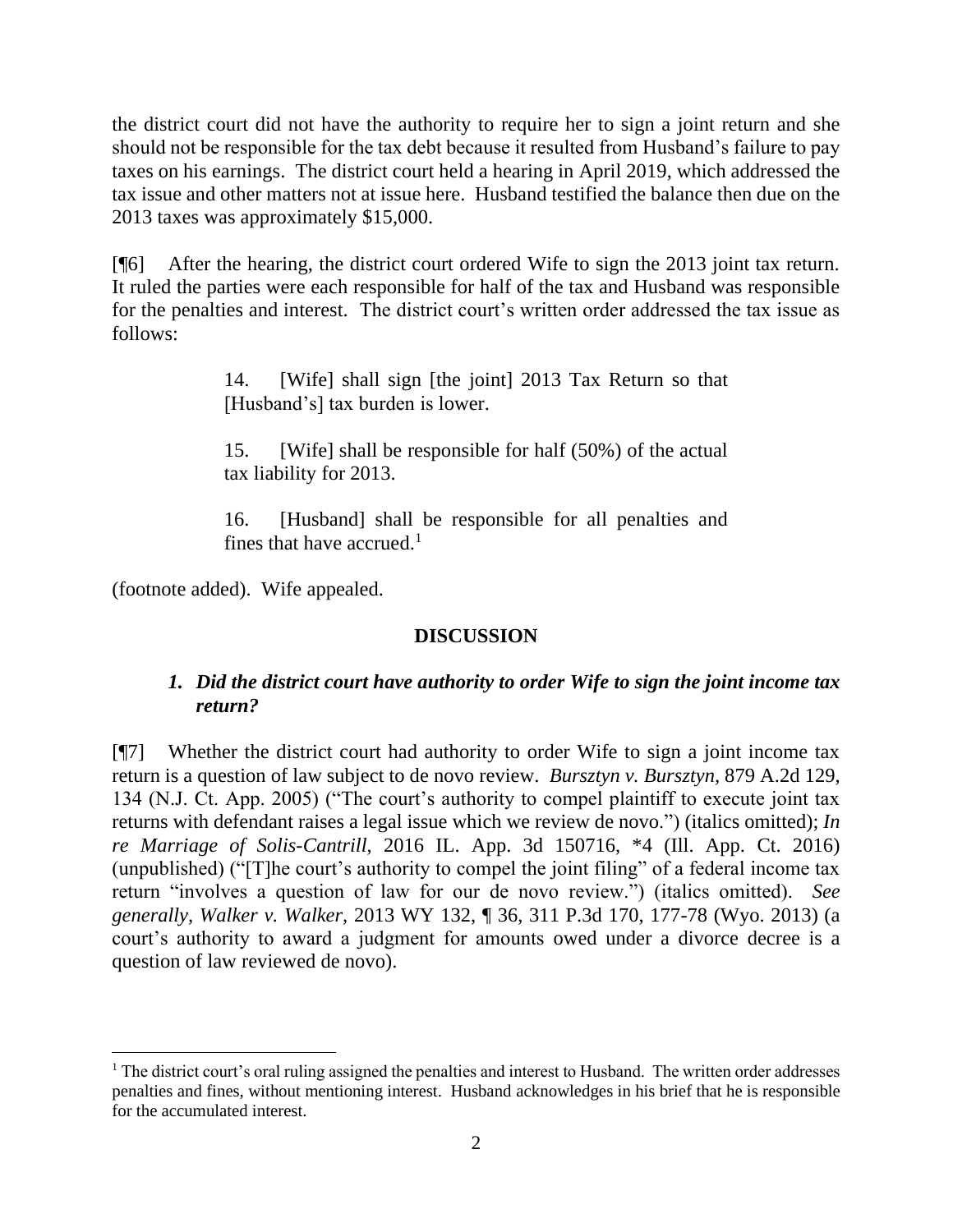[¶8] Nothing in federal tax law prohibits a state divorce court from requiring a spouse to sign a joint tax return. *See* 26 U.S.C. § 6013; *Butler v. Simmons-Butler*, 863 N.W.2d 677, 692 (Mich. Ct. App. 2014). However, appellate courts across the country differ on whether state trial courts have authority to order a spouse to file or sign a joint federal income tax return.

[¶9] Before we examine the cases, it is worthwhile to consider some basic characteristics of jointly filed federal income tax returns. Under the federal tax code, a husband and wife may file a joint income tax return. 26 U.S.C. § 6013(a). In general, married people receive more favorable tax treatment by filing jointly. *Butler*, 863 N.W.2d at 690; *Bock v. Dalbey,*  815 N.W.2d 530, 533 (Neb. 2012). However, each married individual has the right to choose whether to file jointly or separately. 26 U.S.C. §§ 6012, 6013; *Leftwich v. Leftwich,*  442 A.2d 139, 144 (D.C. Ct. App. 1982) (citing *Heim v. Commissioner,* 251 F.2d 44, 47  $(8<sup>th</sup> Cir. 1958)$ . When a couple files jointly, "the tax shall be computed on the aggregate income and the liability with respect to the tax shall be joint and several." 26 U.S.C. § 6013(d)(3).

[¶10] Turning to the cases, Wife cites to *Leftwich* and *Bock* in support of her position that the district court did not have authority to order her to sign the joint return. In *Leftwich*, 442 A.2d at 144-45, the District of Columbia Court of Appeals ruled the trial court did not have discretion to order a party to sign a joint tax return. The *Leftwich* court stated that allowing a trial court to order a party to sign a joint return "would nullify the right of election conferred upon married taxpayers by the Internal Revenue Code." *Id.* at 145. It would also require the party to take on joint and several liability for tax that he or she may not individually owe. *See id. See also, Matlock v. Matlock,* 750 P.2d 1145, 1145-46 (Okla. Civ. App. 1988) (trial court cannot compel parties to file a joint return because the tax code gives them the option of filing jointly or separately); *In re Marriage of Butler,* 346 N.W.2d 45, 47 (Iowa Ct. App. 1984), *overruled on other grounds by In re Marriage of Hoffman,*  493 N.W.2d 84, 89 (Iowa Ct. App. 1992) (same).

[¶11] In *Bock,* 815 N.W.2d at 536-37, the Nebraska Supreme Court agreed with *Leftwich*  and ruled a trial court cannot compel a party to file a joint tax return. The court noted that, under 26 U.S.C. § 6013(d)(3), spouses filing a joint tax return are jointly and severally liable for the full tax debt. *Id.* at 533. The court also stated that federal tax courts are not bound by a state court's allocation of the tax among the debtors. *Id.* at 535. The court ruled when a party "unreasonably" refuses to sign a joint return, the trial court can address the greater tax burden on the marital estate by adjusting the disposition of the marital property. *Id.* at 537.

[¶12] Wife also claims *Banks v. Banks,* 648 So.2d 1116 (Miss. 1994), supports her view. *Banks* did not state, as a matter of law, that a court is precluded from ordering divorcing parties to sign a joint tax return. The primary issue in that case was whether a provision in the parties' settlement agreement required the wife to sign joint tax returns. The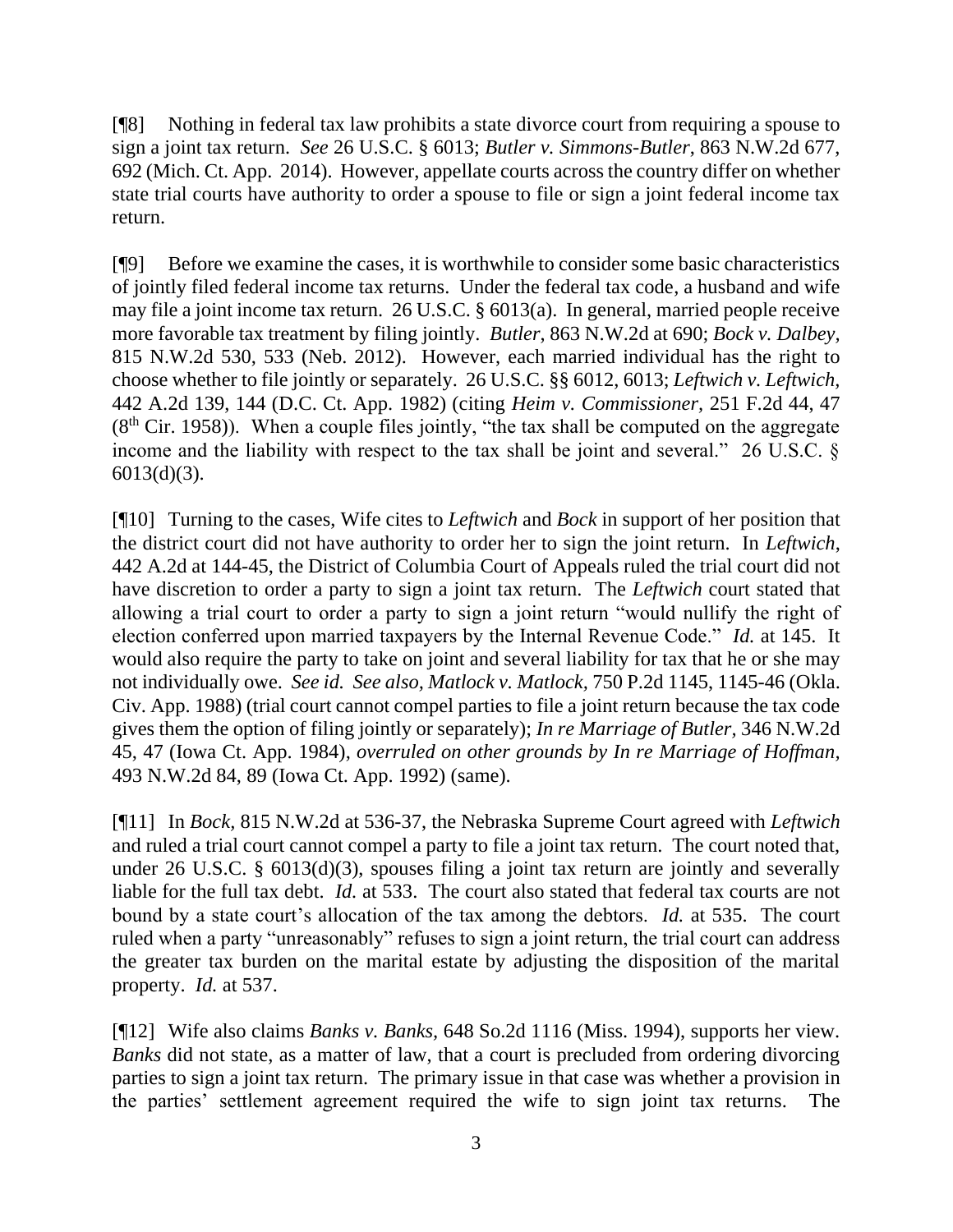Mississippi Supreme Court ruled that, under the language of the agreement, the wife was not required to sign the return. *Id.* at 1122. It also noted other reasons the wife should not have to sign the return, including that it would expose her to joint and several liability for the tax without any potential benefit to her, the husband had a history of not complying with court orders, and the husband was at fault for the tax problem. *Id.* at 1122-23. This discussion seems to indicate that, under other circumstances, a Mississippi court may have the discretion to order a spouse to sign a joint tax return. In fact, in *Fitzgerald v. Fitzgerald,*  914 So.2d 193, 198-99 (Miss. Ct. App. 2005), a Mississippi appellate court distinguished *Banks* and specifically recognized trial courts have discretion to order divorcing parties to file joint tax returns.

[¶13] Other jurisdictions expressly hold a court has discretion to order a party to sign a joint tax return as part of its equitable powers to distribute marital assets and liabilities. In *Bursztyn,* 879 A.2d at 136, the New Jersey appellate court ruled:

> [W]e conclude that trial courts should have discretion to compel the filing of joint tax returns. In New Jersey, the Legislature has directed courts to consider the tax consequences of their rulings on alimony and equitable distribution. *N.J.S.A.* [2A:34-23\(b\)\(12\);](http://www.westlaw.com/Link/Document/FullText?findType=L&pubNum=1000045&cite=NJST2A%3a34-23&originatingDoc=I9d238785fabb11d99439b076ef9ec4de&refType=LQ&originationContext=document&vr=3.0&rs=cblt1.0&transitionType=DocumentItem&contextData=(sc.UserEnteredCitation)) *N.J.S.A.* [2A:34-23.1\(j\).](http://www.westlaw.com/Link/Document/FullText?findType=L&pubNum=1000045&cite=NJST2A%3a34-23.1&originatingDoc=I9d238785fabb11d99439b076ef9ec4de&refType=LQ&originationContext=document&vr=3.0&rs=cblt1.0&transitionType=DocumentItem&contextData=(sc.UserEnteredCitation)) Moreover, we have stressed the broad discretionary powers of the Chancery Division in matrimonial actions, even with respect to federal tax issues. *[Gwodz v. Gwodz,](http://www.westlaw.com/Link/Document/FullText?findType=Y&serNum=1989107243&pubNum=0000590&originatingDoc=I9d238785fabb11d99439b076ef9ec4de&refType=RP&fi=co_pp_sp_590_60&originationContext=document&vr=3.0&rs=cblt1.0&transitionType=DocumentItem&contextData=(sc.UserEnteredCitation)#co_pp_sp_590_60)* 234 N.J.Super. 56, 60-63, 560 A*.*[2d 85 \(App.Div.1989\).](http://www.westlaw.com/Link/Document/FullText?findType=Y&serNum=1989107243&pubNum=0000590&originatingDoc=I9d238785fabb11d99439b076ef9ec4de&refType=RP&fi=co_pp_sp_590_60&originationContext=document&vr=3.0&rs=cblt1.0&transitionType=DocumentItem&contextData=(sc.UserEnteredCitation)#co_pp_sp_590_60) Therefore, it seems reasonable that courts should consider the effect upon the marital estate of filing joint or separate tax returns, and, where appropriate, preserve the marital estate by compelling joint returns.

> We do not find persuasive the argument that individuals have a federal statutory right to choose whether to file joint or separate income tax returns which may not be abridged by state courts. In matrimonial actions, courts routinely issue orders which have significant effects on individuals' rights. For example, courts may infringe upon a parent's right to relocate from one state to another. By contrast, limiting an individual's statutory right to choose between filing a joint or individual federal income tax return seems a minor intrusion.

> On the other hand, we are persuaded by the argument that there may be less intrusive options for remedying any perceived disadvantage to filing separate income tax returns.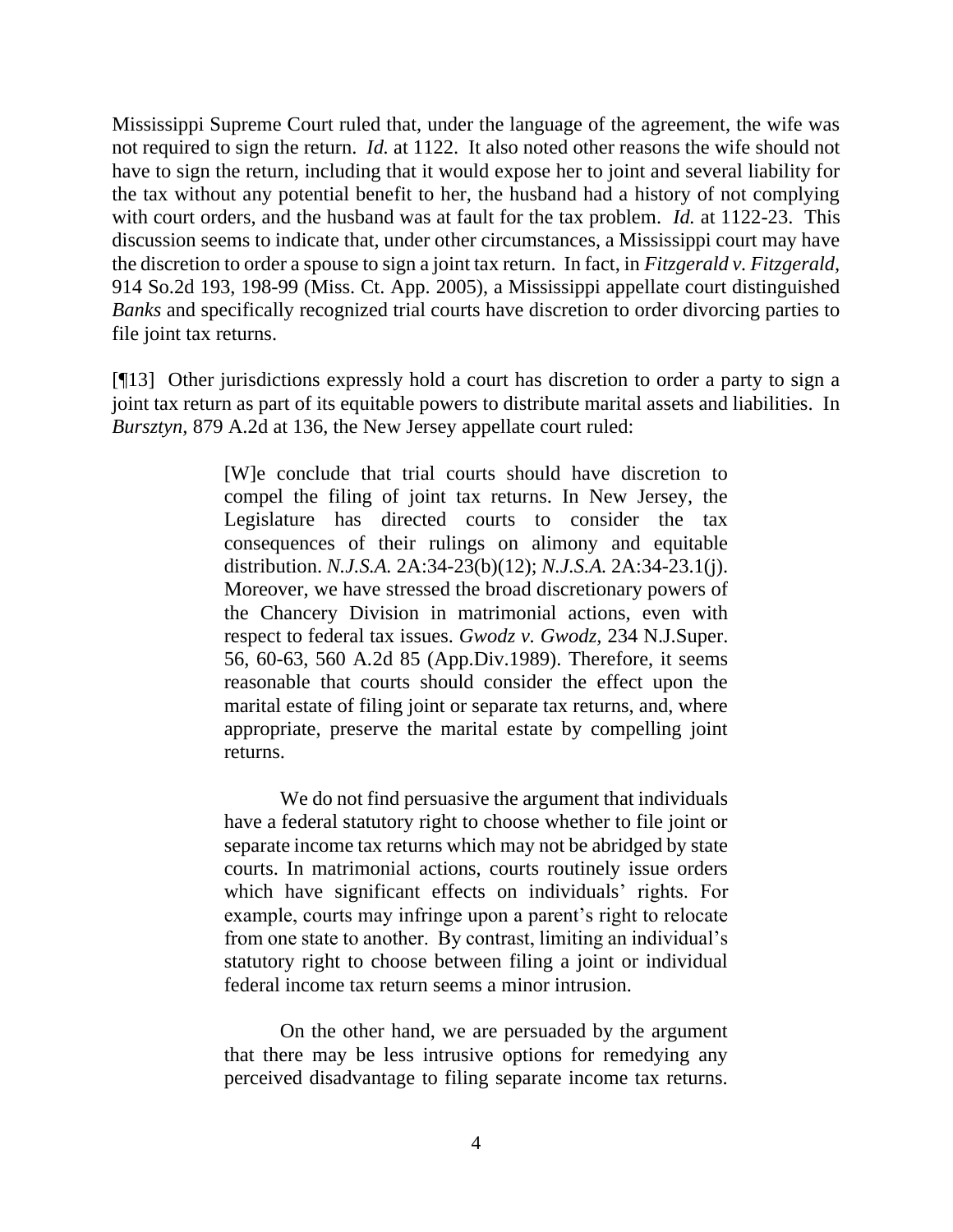For example, courts may make up for a reduced tax savings by altering the equitable distribution of marital property.

As a result, we hold that trial courts in New Jersey have discretionary authority to compel parties in divorce proceedings to file joint tax returns. Whether it is appropriate to compel that result will depend upon the facts presented in any given case. In general, we believe trial courts should avoid compelling parties to execute joint tax returns because of the potential liability to which the parties would be exposed, and because there generally exists a means by which to compensate the parties for the adverse tax consequences of filing separately.

*Id.* at 136-37. *See also, Butler,* 863 N.W.2d at 692 (trial courts have discretion to order a party to sign a joint tax return); *Cox v. Cox,* 704 S.W.2d 171, 173 (Ark. Ct. App. 1986) (in the exercise of its equitable jurisdiction, a trial court can require a party to sign a joint tax return); *In re Marriage of Lafaye,* 89 P.3d 455, 461 (Colo. Ct. App. 2003) (trial court had discretion to order the wife not to amend previously filed joint returns); *Theroux v. Boehmler,* 410 N.W.2d 354, 356 (Minn. Ct. App. 1987) (trial court had discretion to order the parties to file a joint tax return to prevent an unnecessary tax burden from depleting the marital estate); *Wheaton-Dunberger v. Dunberger,* 629 A.2d 812, 817 (N.H. 1993) (trial court had discretion to order a party to sign a joint return, but it properly refused to exercise its discretion under the circumstances of the case); *Bowen v. Bowen,* 725 N.E.2d 1165. 1178-79 (Ohio Ct. App. 1999) (trial court had discretion to order the parties to file a joint tax return).

[¶14] We find the line of cases holding that a court has discretion to order a party to sign a joint tax return more persuasive and aligned with our precedent. We have consistently recognized trial courts have broad discretion to justly and equitably divide marital property and debt in a divorce. *Stevens v. Stevens,* 2014 WY 23, ¶ 7, 318 P.3d 802, 805 (Wyo. 2014). *See also, Malli v. Malli,* 2020 WY 42, ¶ 21, 460 P.3d 245, 250 (Wyo. 2020) (when a court distributes marital property to divorcing parties, it necessarily includes both marital assets and liabilities) (citations and quotation marks omitted); *Dane v. Dane*[, 2016 WY 38,](https://1.next.westlaw.com/Link/Document/FullText?findType=Y&serNum=2038477069&pubNum=0004645&originatingDoc=Ibf1578d06e3c11eab9598d2db129301e&refType=RP&fi=co_pp_sp_4645_920&originationContext=document&transitionType=DocumentItem&contextData=(sc.Search)#co_pp_sp_4645_920)  [¶¶ 29-31, 368 P.3d 914, 919-20 \(Wyo. 2016\)](https://1.next.westlaw.com/Link/Document/FullText?findType=Y&serNum=2038477069&pubNum=0004645&originatingDoc=Ibf1578d06e3c11eab9598d2db129301e&refType=RP&fi=co_pp_sp_4645_920&originationContext=document&transitionType=DocumentItem&contextData=(sc.Search)#co_pp_sp_4645_920) (the district court awards assets and assigns debt to the parties in equitably dividing the marital estate).

[¶15] As part of the task of distributing marital property and debts, the district court is required to consider nonspeculative federal income tax ramifications of the disposition. *Dice v. Dice,* 742 P.2d 205, 207-08 (Wyo. 1987). *See also, Blanchard v. Blanchard,* 770 P.2d 227, 229 (Wyo. 1989) (recognizing holding in *Dice*). *But see, Hall v. Hall,* 2005 WY 166, ¶¶ 15-18, 125 P.3d 284, 288-89 (Wyo. 2005) (upholding the district court's refusal to consider speculative tax consequences of a property disposition). In a similar vein, courts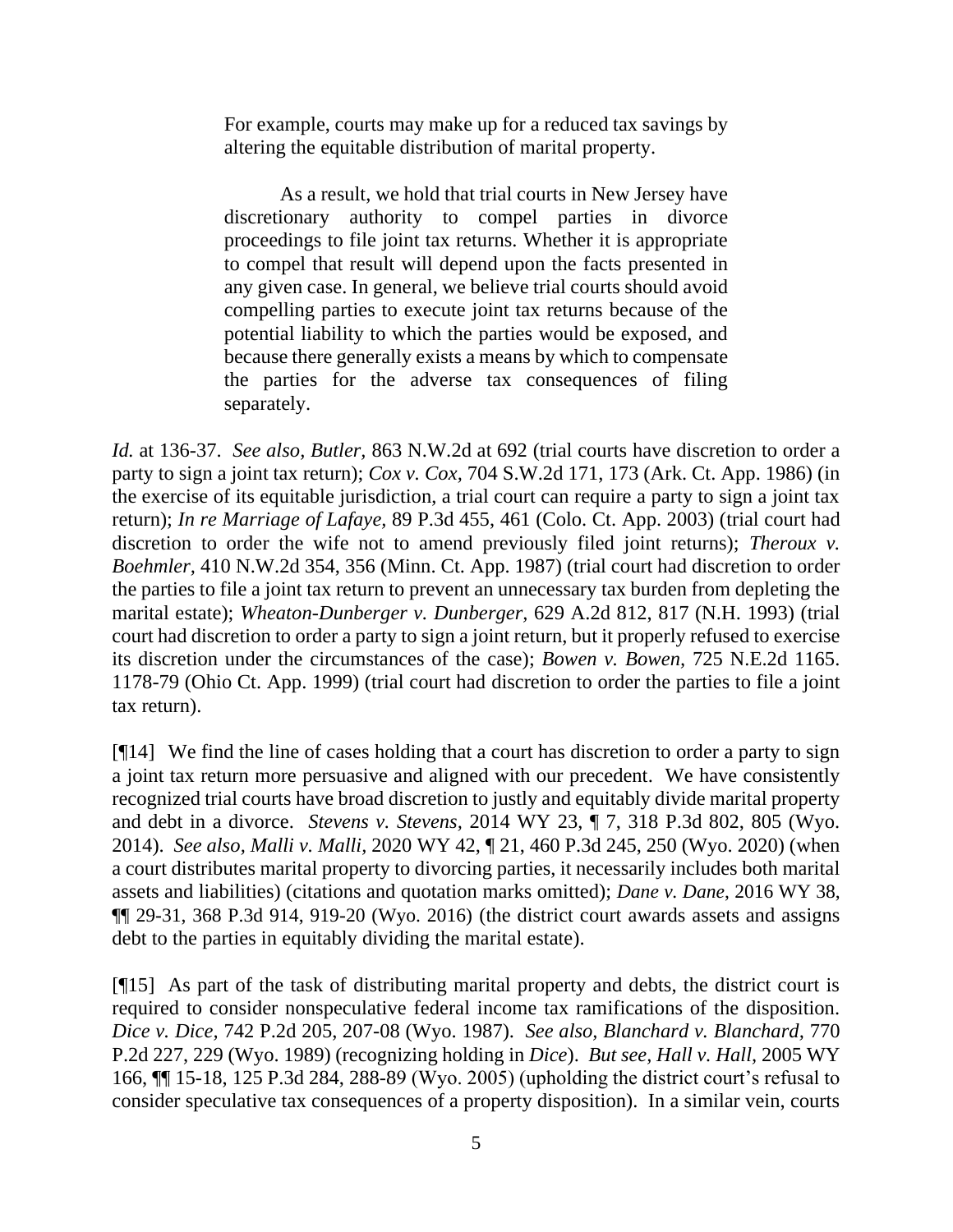routinely determine which party may claim a federal income tax credit for a dependent. *See, e.g.*, *Meehan-Greer v. Greer,* 2018 WY 39, ¶ 38, 415 P.3d 274, 284 (Wyo. 2018); *Kidd v. Kidd,* 832 P.2d 566, 570-71 (Wyo. 1992). *See also, Leseberg v. Taylor,* 2003 WY 131, ¶¶ 6-9, 78 P.3d 201, 202-03 (Wyo. 2003) (federal law does not prohibit district courts from allocating the dependent tax credit as part of divorce proceedings).

[¶16] Like the New Jersey court in *Bursztyn,* 879 A.2d at 136, we do not perceive that removing a spouse's choice to file a joint or individual federal income tax return is a significant imposition on his or her rights. Divorce decrees often impose obligations upon parties. For example, a trial court may order divorcing parties to sell real property or pay debt. *Parsons v. Parsons,* 2001 WY 62, ¶¶ 5-7, 12, 27 P.3d 270, 271-72 (Wyo. 2001) (parties ordered to sell real property); *Peak v. Peak,* 2016 WY 109, ¶ 19, 383 P.3d 1084, 1090 (Wyo. 2016) (husband ordered to pay debts). Some of the concerns about a party being held jointly and severally liable for the tax can be addressed with orders specifically setting out who shoulders the burden. If a party fails to comply with the order, he or she may be found in contempt of court.<sup>2</sup> *See, e.g.*, *Deede v. Deede,* 2018 WY 92, ¶ 3, 423 P.3d 940, 941 (Wyo. 2018) (husband adjudged in contempt of court for failing to pay debt as ordered in the divorce decree); *Olsen v. Olsen,* 2013 WY 115, ¶¶ 33-36, 310 P.3d 888, 895- 96 (Wyo. 2013) (husband in contempt of court for failing to list property for sale so the proceeds could be used to pay off debt).

[¶17] However, we also hold that, because each spouse is jointly and severally liable for the entire tax and federal tax courts are not bound by a state court's allocation of tax debt, district courts should not routinely compel divorcing parties to sign joint tax returns. *See Bursztyn,* 879 A.2d at 137; *Bock,* 815 N.W.2d at 536. If possible, the court should address a situation where a party refuses to sign a joint return by adjusting the allocation of marital property to account for the increased tax burden occasioned by the refusal. *Bursztyn,* 879 A.2d at 137; *Bock,* 815 N.W.2d at 536. The trial court has discretion to determine how to handle the situation based upon the specific facts of each case. *Bursztyn,* 879 A.2d at 137*.* 

[¶18] In this case, it was appropriate for the district court to order Wife to sign the joint return. The district court found Husband's overall tax would be lower if the parties filed jointly. The marital property was distributed long before the district court determined the 2013 tax issue. Therefore, there was no property for the district court to use to compensate Husband for Wife's refusal to sign the joint return. Wife's concern about being jointly and severally liable with Husband for the total tax debt can be addressed in contempt proceedings if Husband does not pay his share.

# *2. Did the district court abuse its discretion by ordering Wife to pay half of the tax without considering the entire property and debt distribution?*

<sup>&</sup>lt;sup>2</sup> 26 U.S.C. § 6015 provides a means for an individual who has filed a joint return to obtain relief from joint and several liability.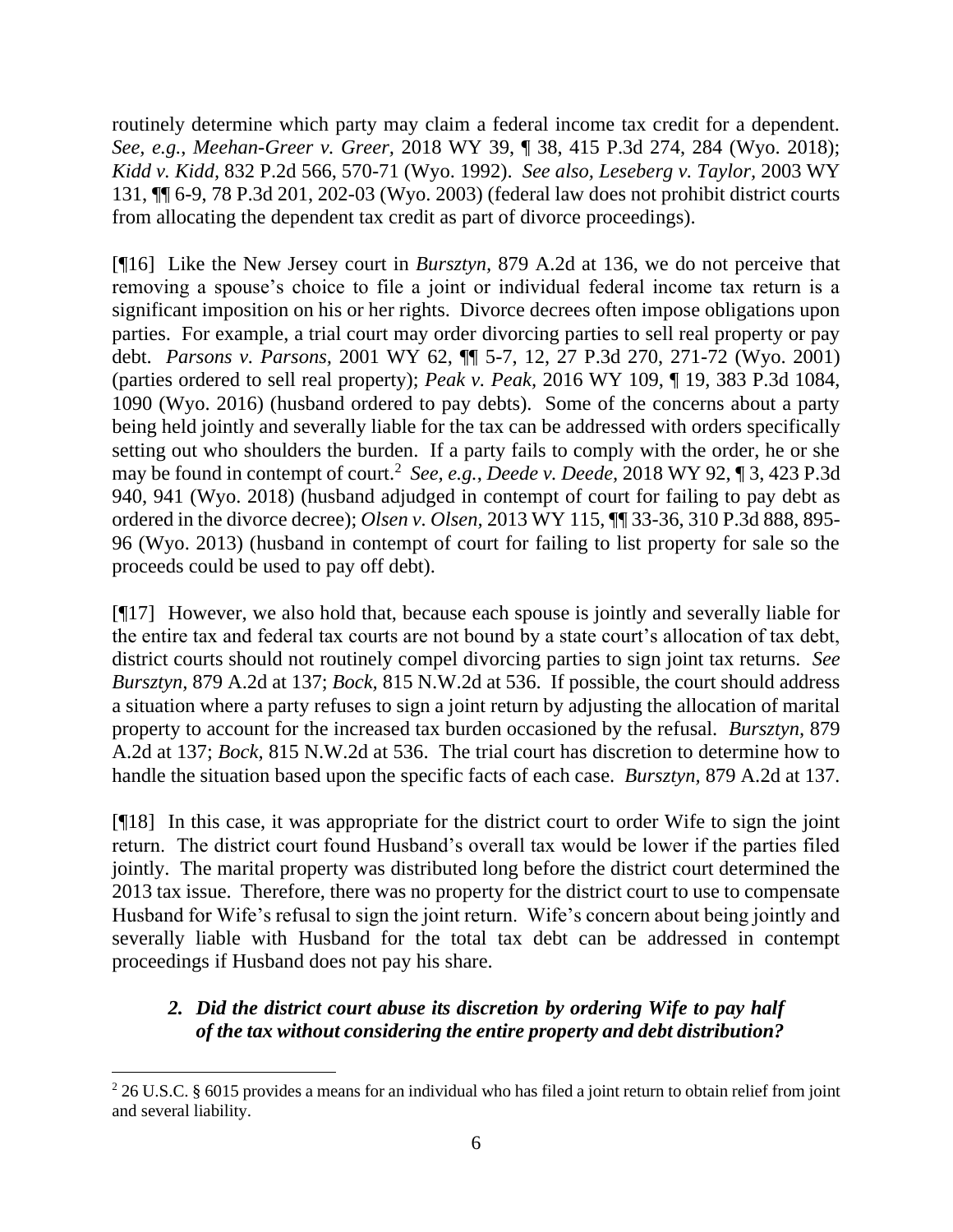[¶19] Wyo. Stat. Ann. § 20-2-114(a) (LexisNexis 2019) states the rule for disposing of a couple's marital property in a divorce:

> [I]n granting a divorce, the court shall make such disposition of the property of the parties as appears just and equitable, having regard for the respective merits of the parties and the condition in which they will be left by the divorce, the party through whom the property was acquired and the burdens imposed upon the property for the benefit of either party and children.

[¶20] Disposition of marital property is "committed to the sound discretion of the district court." *Porter v. Porter,* 2017 WY 77, ¶ 12, 397 P.3d 196, 198 (Wyo. 2017) (citing *Kamm v. Kamm,* 2016 WY 8, ¶ 3, 365 P.3d 779, 780-81 (Wyo. 2016)). Thus, we review the district court's decision for abuse of discretion, and we "'will not disturb a property division in a divorce case, except on clear grounds, as the trial court is usually in a better position than the appellate court to judge the parties' needs and the merits of their positions.'" *Bagley v. Bagley,* 2013 WY 126, ¶ 7, 311 P.3d 141, 143 (Wyo. 2013) (quoting *Metz v. Metz,* 2003 WY 3, ¶ 6, 61 P.3d 383, 385 (Wyo. 2003)). *See also*, *Cross v. Cross,*  586 P.2d 547, 549 (Wyo. 1978) ("This court steadfastly and repeatedly has refused to readjudicate property divisions made in divorce cases."). We will find an abuse of discretion only when "the property disposition shocks the conscience of this court and appears to be so unfair and inequitable that reasonable people cannot abide it." *[Long v.](https://1.next.westlaw.com/Link/Document/FullText?findType=Y&serNum=2043991278&pubNum=0004645&originatingDoc=Ibf1578d06e3c11eab9598d2db129301e&refType=RP&fi=co_pp_sp_4645_125&originationContext=document&transitionType=DocumentItem&contextData=(sc.Search)#co_pp_sp_4645_125)  Long*[, 2018 WY 26, ¶ 22, 413 P.3d 117, 125 \(Wyo. 2018\)](https://1.next.westlaw.com/Link/Document/FullText?findType=Y&serNum=2043991278&pubNum=0004645&originatingDoc=Ibf1578d06e3c11eab9598d2db129301e&refType=RP&fi=co_pp_sp_4645_125&originationContext=document&transitionType=DocumentItem&contextData=(sc.Search)#co_pp_sp_4645_125) (citations and quotation marks omitted). *See also, Hall*, ¶ 5, 125 P.3d at 286 ("'The result reached by the trial court will not be disturbed except on clear grounds in extreme cases.'") (quoting *[Barney v.](https://1.next.westlaw.com/Link/Document/FullText?findType=Y&serNum=1985145312&pubNum=0000661&originatingDoc=I0bdc4760794911daa20eccddde63d628&refType=RP&fi=co_pp_sp_661_344&originationContext=document&transitionType=DocumentItem&contextData=(sc.Search)#co_pp_sp_661_344)  Barney,* [705 P.2d 342, 344 \(Wyo. 1985\)\)](https://1.next.westlaw.com/Link/Document/FullText?findType=Y&serNum=1985145312&pubNum=0000661&originatingDoc=I0bdc4760794911daa20eccddde63d628&refType=RP&fi=co_pp_sp_661_344&originationContext=document&transitionType=DocumentItem&contextData=(sc.Search)#co_pp_sp_661_344). In determining whether the district court abused its discretion, "'we consider only the evidence in favor of the successful party, ignore the evidence of the unsuccessful party, and grant to the successful party every reasonable inference that can be drawn from the record.'" *Malli,* ¶ 14, 460 P.3d at 249 (quoting *Porter,* ¶ 12, 397 P.3d at 198) (other citation omitted).

[¶21] Wife asserts the district court abused its discretion by failing to consider the entire property and debt distribution in determining how to allocate the 2013 tax debt. In a typical case, the determination of whether a property distribution is equitable is considered "from the perspective of the overall distribution of marital assets and liabilities rather than from a narrow focus on the effects of any particular disposition." *Hoffman v. Hoffman,* 2004 WY 68, ¶ 12, 91 P.3d 922, 926 (Wyo. 2004) (citing *[Carlton v. Carlton,](https://1.next.westlaw.com/Link/Document/FullText?findType=Y&serNum=2000064704&pubNum=0000661&originatingDoc=I0213ef4df79c11d983e7e9deff98dc6f&refType=RP&fi=co_pp_sp_661_1032&originationContext=document&transitionType=DocumentItem&contextData=(sc.Search)#co_pp_sp_661_1032)* 997 P.2d 1028, [1032](https://1.next.westlaw.com/Link/Document/FullText?findType=Y&serNum=2000064704&pubNum=0000661&originatingDoc=I0213ef4df79c11d983e7e9deff98dc6f&refType=RP&fi=co_pp_sp_661_1032&originationContext=document&transitionType=DocumentItem&contextData=(sc.Search)#co_pp_sp_661_1032) (Wyo. 2000)).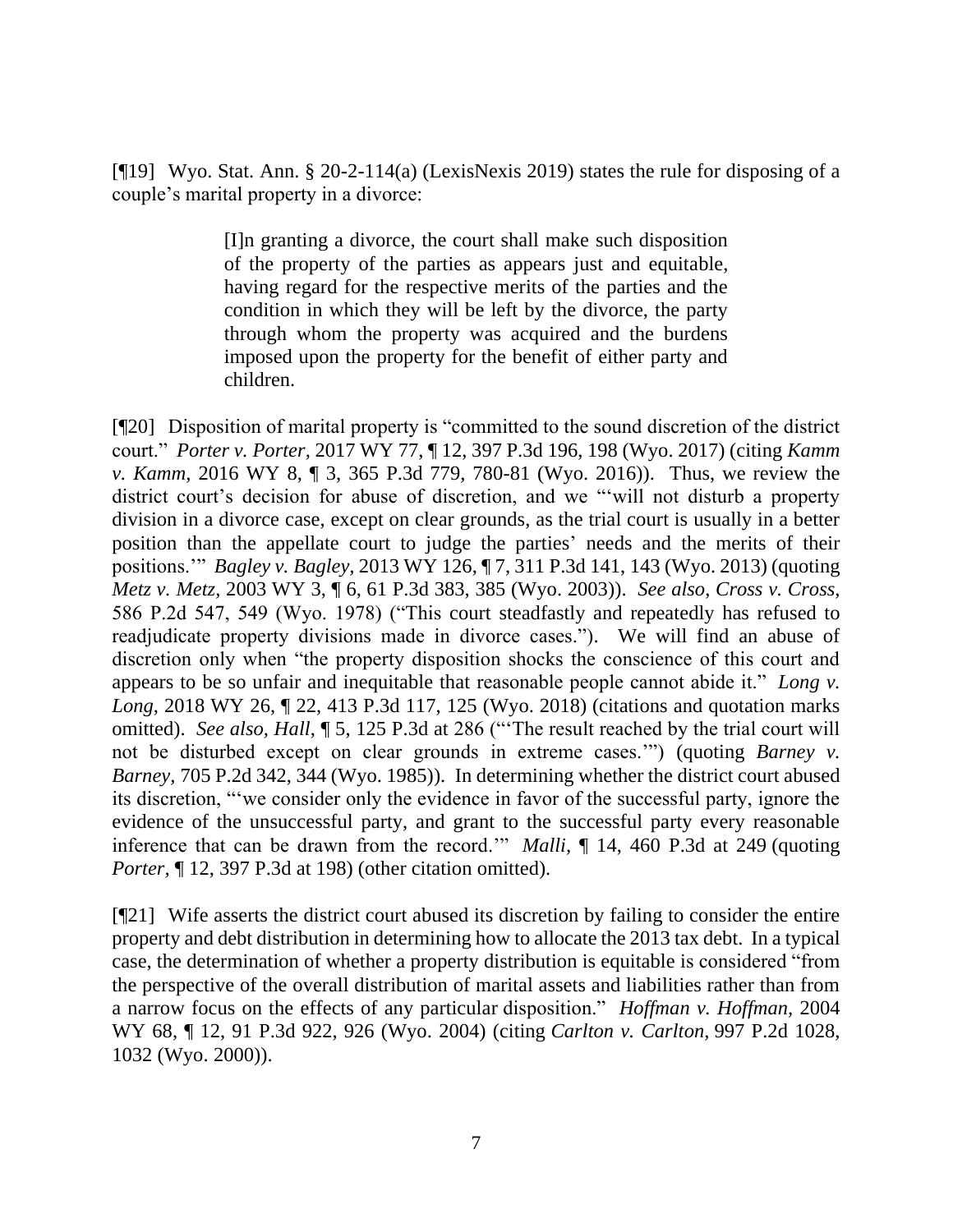[¶22] However, this is not a typical case. Instead of making a global disposition of all the marital assets and liabilities, the district court entered a decree, stipulated to by the parties, that only divided the marital property. The stipulated decree specifically stated the court found the property division to be equitable. The decree also provided the parties would mediate how to divide the marital debt. It stated that if they could not agree, the court would hold a trial "limited to the issue of division of the parties' debt." Thus, the parties and the district court separated the disposition of the assets from the debt. Then, the parties agreed to disposition of all the debt except the 2013 income taxes. The effect of the parties' agreements was that the 2013 tax issue would be decided on a level playing field, without consideration of the earlier property and debt distributions.

[¶23] Because of the piecemeal way the various issues were decided, the district court rightfully judged the tax issue on its own merits. We note that piecemeal litigation of divorces should be avoided. Except in rare cases, "all issues in a divorce should be resolved in a single decree." *Loran v. Loran,* 2015 WY 24, ¶ 10 n.1, 343 P.3d 400, 402 n.1 (Wyo. 2015). The district court could have, and likely should have, declined to accept the parties' proposal for piecemeal litigation. If it had required that all issues be determined at the same time, the district court could have considered altering the property division to account for the tax liability, saving the parties several years of continued litigation.

[¶24] The problems associated with piecemeal litigation are further demonstrated by Wife's request that we remand this case for the district court to review "the entire property settlement, including the 2013 tax debt, so that an equitable distribution can be made." The property and other debt were distributed by prior agreements and orders. If we were to accept Wife's proposal to reopen those matters, we would be allowing reconsideration of issues which were previously agreed to by the parties. Under the unique circumstances of this case, the district court did not abuse its discretion by considering the tax debt without taking into account the other aspects of the property distribution.

[¶25] Wife also argues the district court should have made a finding that its decision allocating the tax debt was equitable. Wife does not direct us to anything in the record indicating either party requested findings of fact and conclusions of law pursuant to Wyoming Rule of Civil Procedure 52(a)(1)(A). When no such request is made, "it shall not be necessary for the court to state its findings, except generally for the plaintiff or defendant." Rule 52(a)(1). *See also*, *Kimzey v. Kimzey,* 2020 WY 52, ¶ 38, 461 P.3d 1229, 1241 (Wyo. 2020) (without a request for findings of fact and conclusions of law, the district court was not required to make them); *Walker,* ¶¶ 40-41, 311 P.3d at 179 (same). Furthermore, "[a] general finding by the trial court carries with it every specific finding which is supported by the record." *Walker,* ¶ 41, 311 P.3d at 179. *See also, Root v. Root,* 2003 WY 36, ¶ 11, 65 P.3d 41, 45 (Wyo. 2003) ("'In the absence of special findings of fact, this court considers that the judgment of the trial court carries with it every finding of fact necessary to support the judgment and decree.'") (quoting *Barney,* 705 P.2d at